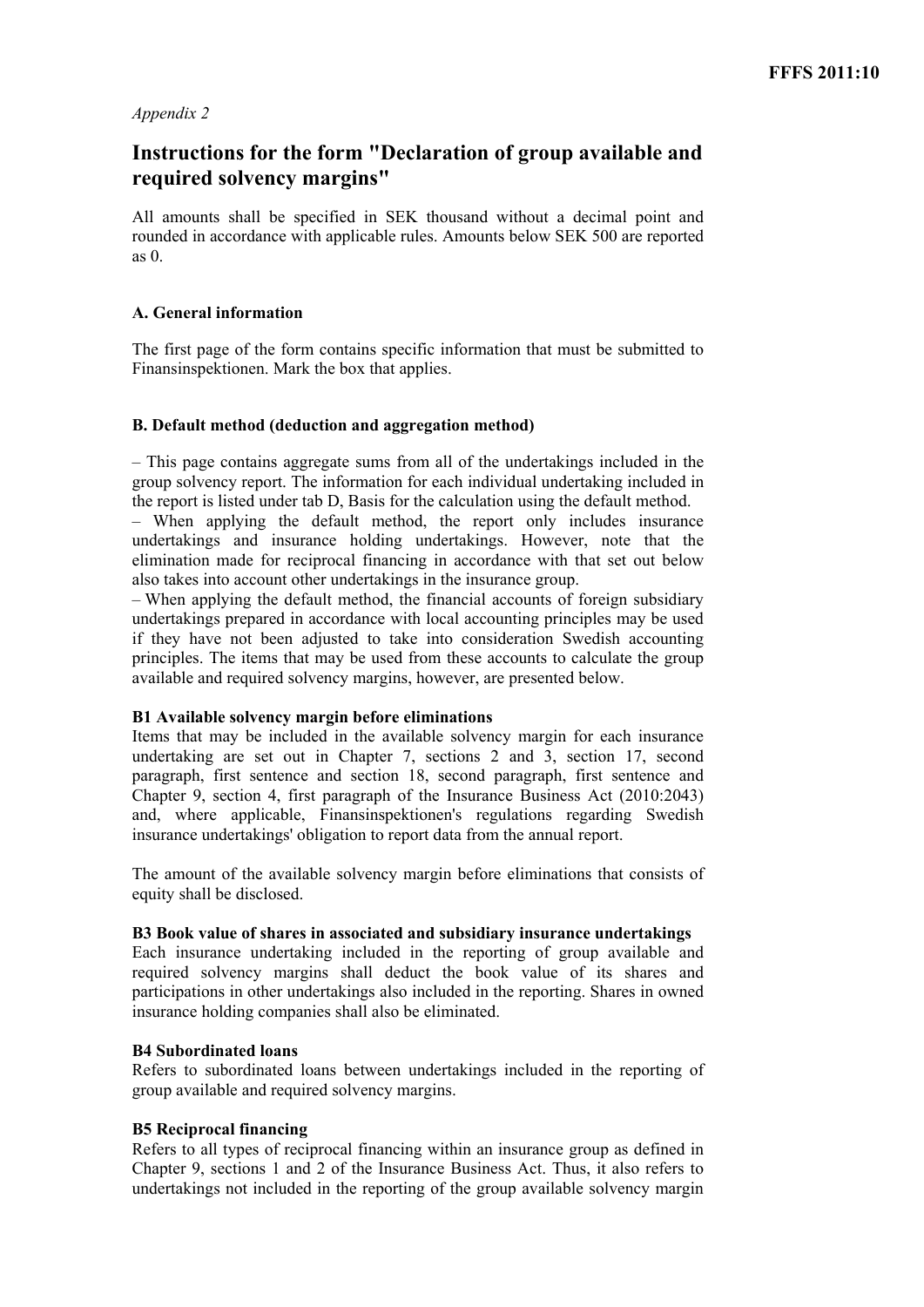but that are part of the extended insurance group as set out in Chapter 9, section 2 of the Insurance Business Act.

One example is an undertaking included in the reporting that is a lender and a borrower for a subordinated loan for the same amount to a counterparty in the insurance group not included in the reporting of the solvency of the group. This means that the available solvency margin of the undertaking included in the reporting increased without any new external capital being contributed to the insurance group.

#### **B6 Deduction since the sum of certain items may not exceed the required solvency margin in each subsidiary and associated undertaking**

According to section 7 of these regulations, certain items may be included in the available solvency margin but not at a higher value than what corresponds to the required solvency margin in each subsidiary and associated insurance undertaking. Deductions shall be made in such a manner that the items do not result in a surplus in the group solvency calculation.

This type of deduction shall be made when taking into account a life insurance undertaking whose profits are not available to the group (non-profit-distributing). Even undertakings which are profit-distributing but are owned by undertakings which are non-profit-distributing and the profit or loss of which therefore cannot be made available to the group shall make deductions in such a manner that the items do not result in a surplus in the group solvency calculation.

#### **B7 Other deductions**

Deductions that cannot be placed under any of the other headings but refer to situations that could give rise to double utilisation of items in the available solvency margin unless a deduction is made shall be made here. Deductions in accordance with Chapter 7, section 4 and section 5, first sentence of the Insurance Business Act for the book value of shares and contributions in certain undertakings, for example, are reported in B7.

#### **B9 Group required solvency margin**

The required solvency margin for each insurance undertaking shall be calculated pursuant to Chapter 7, sections 7–16 of the Insurance Business Act and, where applicable, Finansinspektionen's regulations regarding Swedish insurance undertakings' obligation to report data from the annual report.

When calculating the group required solvency margin, a solvency requirement is not determined for insurance holding companies.

#### **C. Accounting consolidation-based method**

When using the accounting consolidation-based method, the report is based on the information in the group accounts. This means that undertakings which are not insurance undertakings are also included.

#### **C1 Available solvency margin according to the group accounts**

The items that may be included in the available solvency margin pursuant to Chapter 7, sections 2 and 3, section 17, second paragraph, first sentence and section 18, second paragraph, first sentence of the Insurance Business Act and, where applicable, Finansinspektionen's regulations regarding Swedish insurance undertakings' obligation to report data from the annual report shall be taken from the prepared group accounts.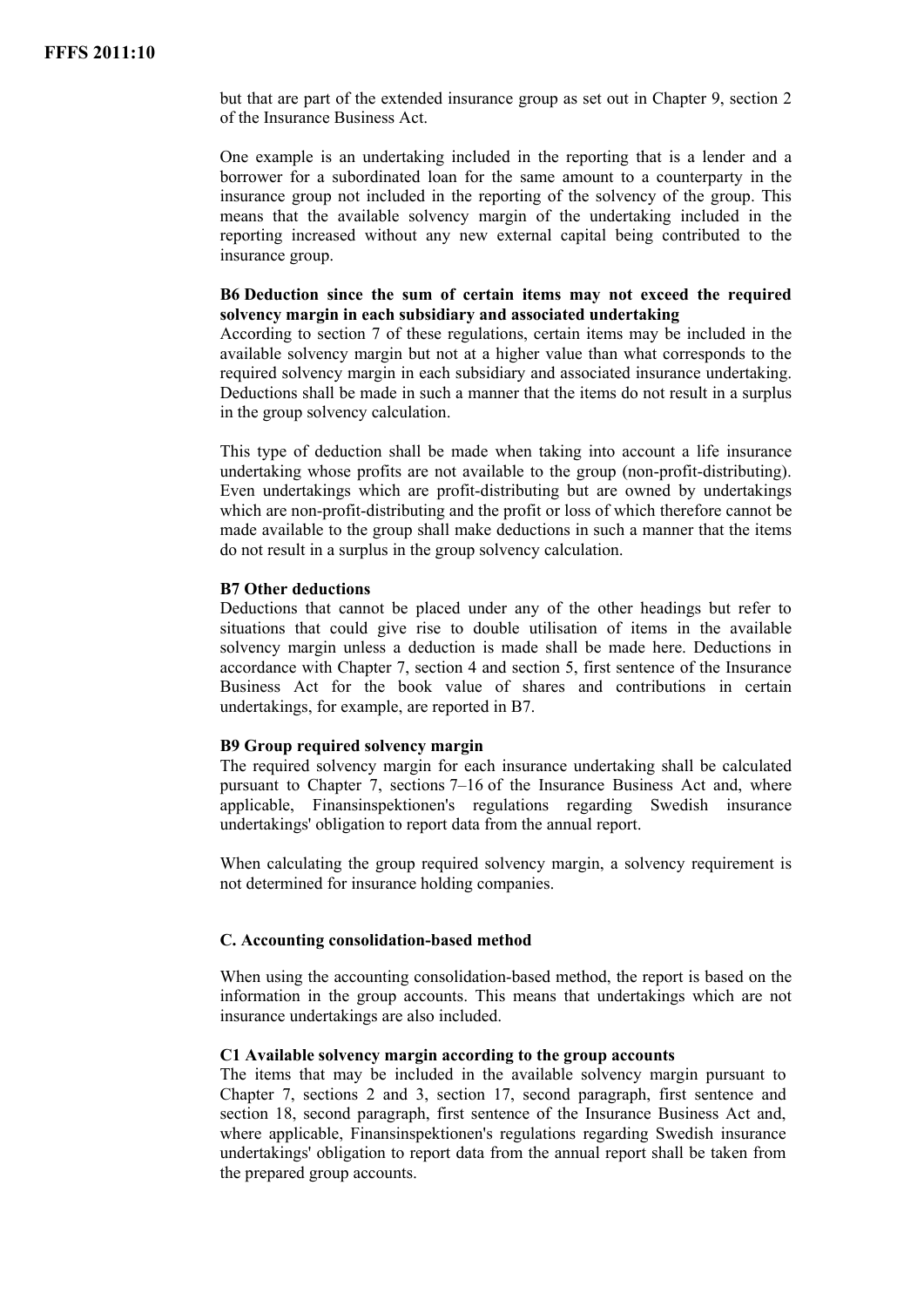If a subsidiary that is not wholly owned is fully consolidated and as a result there is a minority interest, the entire minority interest may be included in the group available solvency margin.

Deferred tax arising in the group accounts for untaxed reserves that may be included in the available solvency margin in the solvency declaration for individual undertakings may be included in the reporting of the group available solvency margin.

Regardless of which accounting rules are applied, when calculating solvency, intangible assets refer to assets that are attributable to B. Intangible assets in the balance sheet.

## **C2 Of which conversion adjustment**

The total adjustment of opening balances in items in equity as a consequence of the undertaking's first application of new or amended international accounting standards in accordance with Finansinspektionen's regulations and general guidelines (FFFS 2008:26) regarding annual reports at insurance companies or Regulation (EC) No. 1606/2002 of the European Parliament and of the Council of 19 July 2002 on the application of international accounting standards shall be stated on the "Of which conversion adjustment" line.

## **C3 Available solvency margin for undertakings included in the insurance group but not consolidated in the group accounts**

The available solvency margin for undertakings included in the reporting of group available and required solvency margins but not consolidated in the group accounts is added separately.

Examples of this type of undertaking include life insurance undertakings that may not distribute profits. Profit-distributing undertakings owned by non-profitdistributing undertakings and therefore not consolidated in the group accounts shall be taken into account.

## **Eliminations not already taken into account in the group accounts**

Most items that could be utilised twice in the available solvency margin should normally be eliminated in the group accounts on which the reporting is based. However, items referring to participation in undertakings included in the reporting of group available and required solvency margins but that have not been consolidated in the group accounts must be eliminated separately.

## **C6 Book value of shares in associated and subsidiary insurance undertakings**

Elimination of the book value of shares in undertakings not consolidated in the group accounts but included in the group solvency calculation, e.g. shares in life insurance undertakings that may not distribute profits.

Shares in subsidiary insurance holding companies shall also be eliminated, if this has not already occurred in the group accounts.

## **C7 Subordinated loans**

Refers to subordinated loans between undertakings included in the reporting of group available and required solvency margins not already eliminated from the group accounts.

## **C8 Reciprocal financing**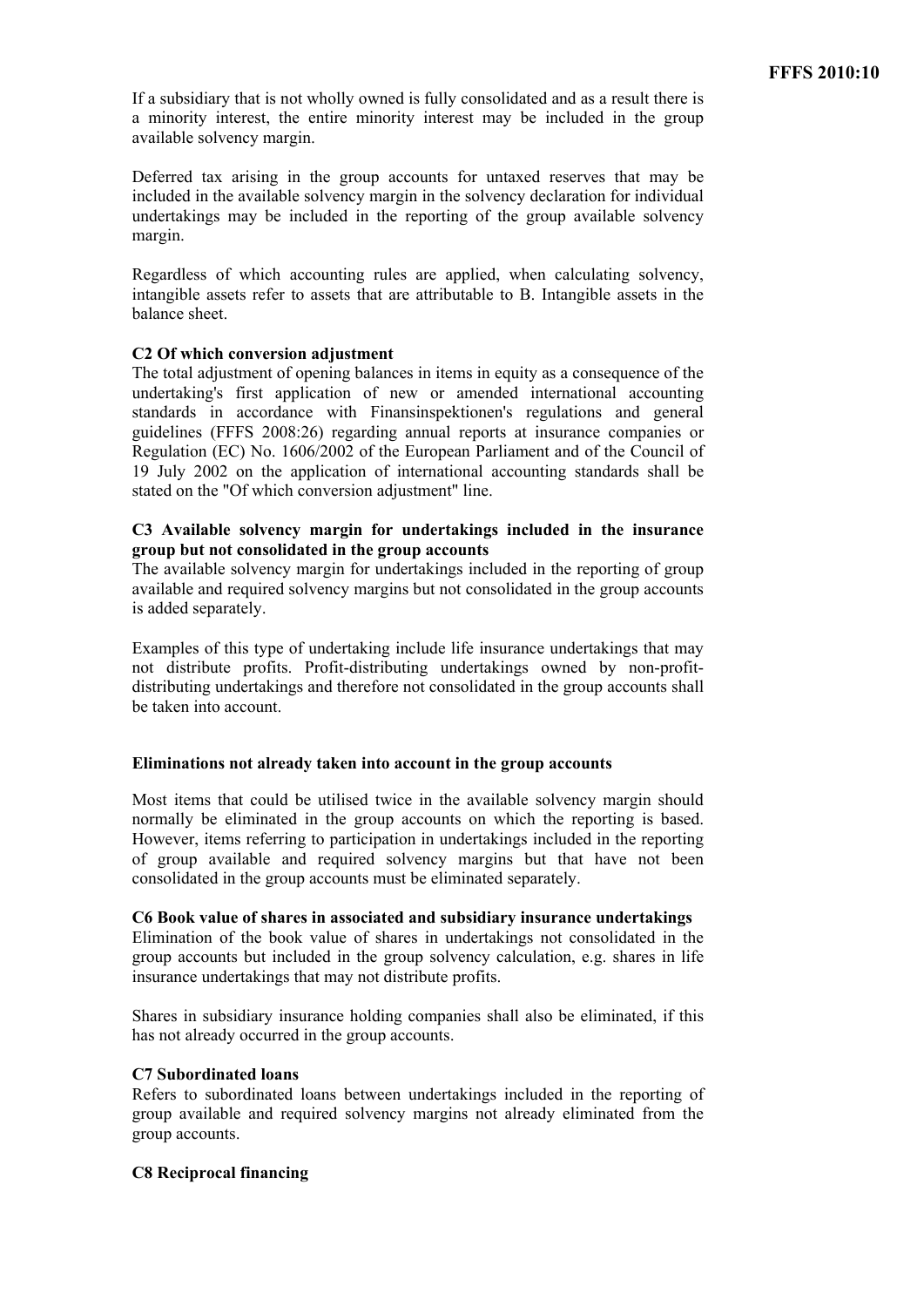Refers to all types of reciprocal financing within an insurance group as defined in Chapter 9, sections 1 and 2 of the Insurance Business Act that were not previously eliminated when preparing the group accounts. This also refers to undertakings not included in the reporting of the group available solvency margin but that are a part of the extended insurance group as set out in Chapter 9, section 2 of the Insurance Business Act.

One example is an undertaking included in the reporting that is a lender and a borrower for a subordinated loan for the same amount to a counterparty in the insurance group but is not included in the reporting of group solvency. As a result, the available solvency margin has increased in the undertaking included in the reporting without any new external capital being contributed to the insurance group.

# **C9 Deduction since the sum of certain items may not exceed the required solvency margin in each subsidiary and associated insurance undertaking**

According to section 7 of these regulations, certain items may be included in the available solvency margin but not at a higher value than what corresponds to the required solvency margin in each subsidiary and associated insurance undertaking. Deductions shall be made in such a manner that the items do not result in a surplus in the group solvency calculation.

This type of deduction shall be made when taking into account a life insurance undertaking whose profits are not available to the group (non-profit-distributing). Profit-distributing undertakings owned by non-profit-distributing undertakings and the profit or loss of which therefore cannot be made available to the group as a whole shall make deductions in such a manner that the items do not result in a surplus in the group solvency calculation.

## **C10 Other deductions**

Deductions that cannot be placed under any other heading but refer to situations giving rise to double utilisation of items in the available solvency margin unless a deduction is made shall be made here.

Deductions in accordance with Chapter 7, section 4 and section 5, first sentence of the Insurance Business Act for the book value of shares and contributions in certain undertakings, for example, are reported in C10.

## **C12 Cash flow hedge adjustment**

The available solvency margin shall be adjusted for reported changes in value in equity if these changes relate to derivative instruments which are included in cash flow hedges for assets and liabilities.

## **C13 Reclassified items**

The available solvency margin may include items which according to accounting rules for a legal person would have been classified as equity, but which under IFRS are classified as liabilities.

The available solvency margin may not include items which according to accounting rules for a legal person would have been classified as liabilities, but which under IFRS are classified as equity.

IFRS refers to international accounting standards that have been adopted by the European Commission in accordance with Regulation (EC) No. 1606/2002 of the European Parliament and of the Council of 19 July 2002 on the application of international accounting standards.